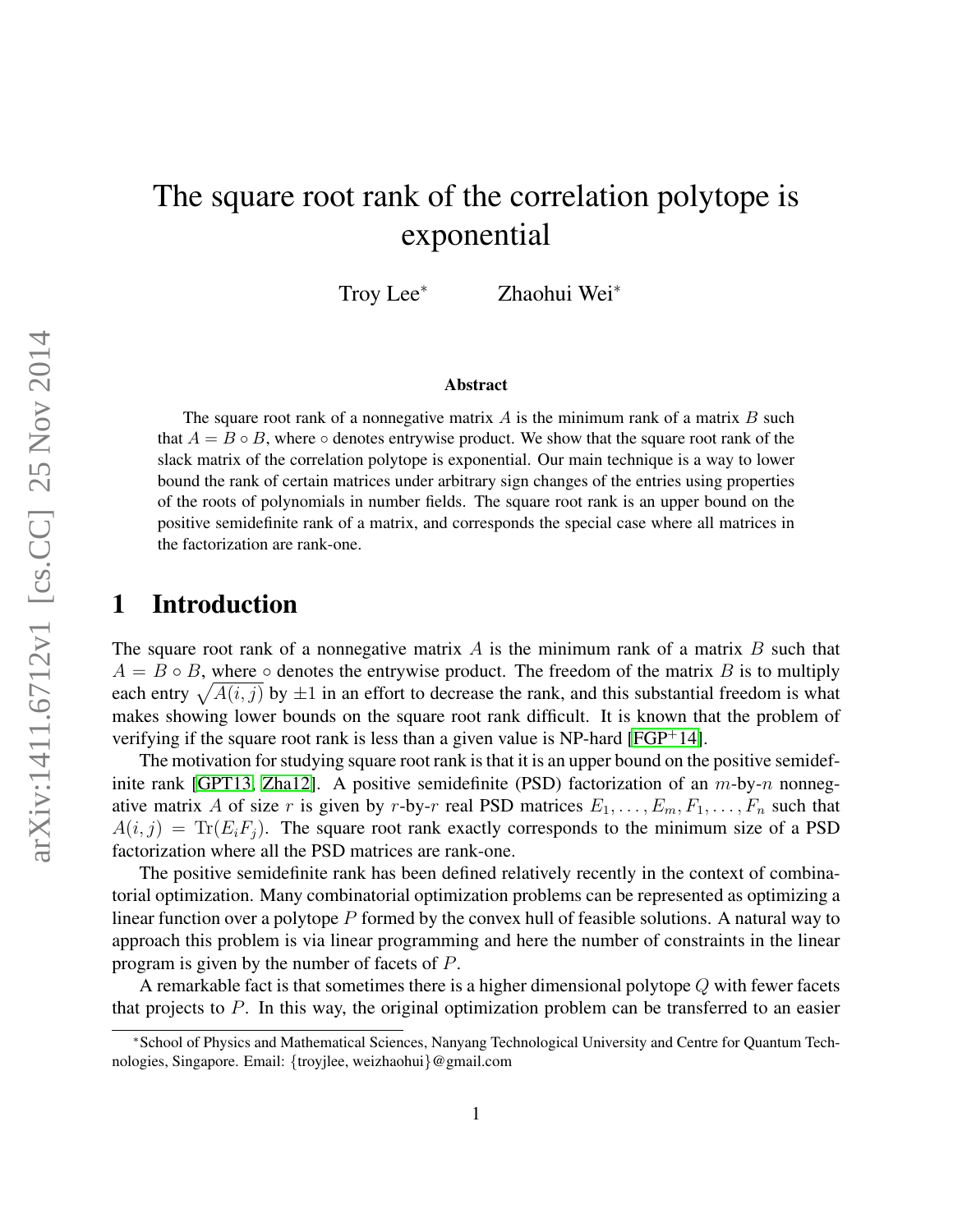optimization problem over Q. The polytope Q is called a linear extension of P and the minimum number of facets of such a  $Q$  is the linear extension complexity of  $P$ .

A classic paper of Yannakakis beautifully characterizes the linear extension complexity [\[Yan91\]](#page-9-2). For a polytope P with facet inequalities  $a_i x \leq b_i$  and vertex set  $V = \{v_i\}$ , the slack matrix of P is the matrix with the  $(i, j)$  entry equal to  $b_i - a_i v_j$ . Yannakakis showed that the linear extension complexity of  $P$  is equal to the nonnegative rank of the slack matrix of  $P$ . The nonnegative rank of a nonnegative matrix  $\vec{A}$  is the minimum number of nonnegative rank-one matrices that sum to A. Answering a long standing open question, Fiorini et al. [\[FMP](#page-9-3)<sup>+</sup>12] showed exponential lower bounds on the linear extension complexity of many polytopes of interest, including the correlation and Traveling Salesman polytopes. Rothvoß followed this by showing an exponential lower bound on the linear extension complexity of the matching polytope [\[Rot14\]](#page-9-4), even though finding a maximum matching can be done efficiently.

As semidefinite programming is more powerful than linear programming it is natural to ask the same questions for semidefinite extensions. A semidefinite extension of a polytope  $P$  is an affine slice of the cone of  $n$ -by- $n$  positive semidefinite matrices that projects to  $P$ . The proof of Yannakakis can be adapted to this setting, and Gouveia et al. showed that the semidefinite extension complexity of  $P$  is equal to the PSD rank of the slack matrix of  $P$  [\[GPT13\]](#page-9-0).

The correlation polytope COR<sub>n</sub> is the convex hull of the rank-one boolean matrices  $xx^T$  for  $x \in \{0,1\}^n$ . The correlation polytope is closely related to the cut polytope and has proven to be the most convenient polytope to study for extension complexity lower bounds. In a very recent breakthrough, Lee et al. have given exponential lower bounds on the PSD-rank of the slack matrix of the correlation polytope [\[LSR14\]](#page-9-5). Before this, no nontrivial bounds were known on the PSDrank of the correlation polytope, and indeed no techniques had been developed to approach this problem.

Our main result is a lower bound of  $3^{n/3-1}$  on the square root rank of the slack matrix of  $COR_n$ . We do this by showing a severe algebraic limitation to factorizations of the form  $A = B \circ B$ . Our techniques are fairly general and apply to many other matrices, even those that actually have small PSD rank. Though the main open problem of showing an exponential lower bound on the PSDrank of the correlation polytope has now been answered, our techniques may still be interesting as many constructions of PSD factorizations are actually rank-one and so their size corresponds to square root rank.

# 2 Preliminaries

### 2.1 Notations and definitions

Let  $[n] = \{1, 2, \ldots, n\}$ . As usual, we refer to the fields of rational, real, and complex numbers as  $\mathbb{Q}, \mathbb{R}$ , and  $\mathbb{C}$ . A subfield of the real numbers is a field  $\mathbb{F} \subseteq R$  that is a subset of the real numbers. Any subfield of the real numbers contains the rationals Q.

The correlation polytope COR<sub>n</sub> is the convex hull of matrices of the form  $xx^T$ , where  $x \in$  $\{0,1\}^n$  is a column vector, and  $x^T$  is the transpose of x. In other words,  $COR_n = conv\{xx^T \in \mathbb{R}^n\}$  $\mathbb{R}^{n \times n} : x \in \{0,1\}^n$ .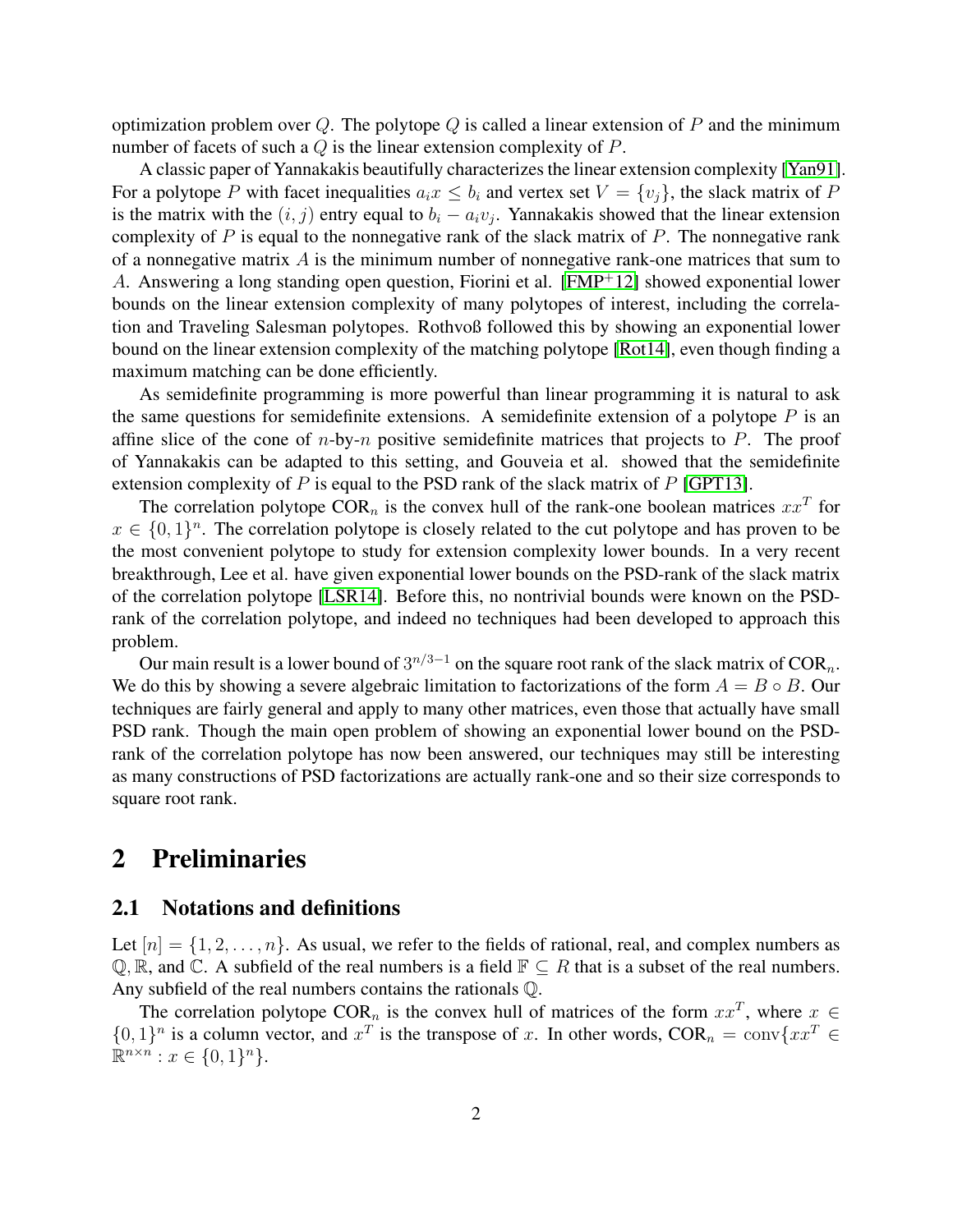For an m-by-n matrix A, we refer to the  $(i, j)$  entry as  $A(i, j)$ . We use  $\circ$  for the entrywise product, that is  $(A \circ B)(i, j) = A(i, j)B(i, j)$ . We denote the rank of A by rank(A), and if  $m = n$ , denote the trace as  $\text{Tr}(A) = \sum_i A(i, i)$ . If all the entries of A are either zero or positive, we call A a *nonnegative matrix*.

If a matrix A is nonnegative, its *nonnegative rank*, denoted  $rank_{+}(A)$ , is the minimum number of rank-one nonnegative matrices that sum to  $A$ . The positive semidefinite rank is defined as follows.

Definition 1 *Let* A *be a nonnegative* m*-by-*n *matrix. A* positive semidefinite factorization *(over*  $\mathbb{R}$ ) of A of size r is given by r-by-r real positive semidefinite matrices  $E_1, \ldots, E_m \in \mathbb{R}^{r \times r}$  and  $F_1, \ldots, F_n \in \mathbb{R}^{r \times r}$  satisfying  $A(i, j) = \text{Tr}(E_i F_j)$  for all  $i = 1, \ldots, m$  and  $j = 1, \ldots, n$ . The positive semidefinite rank *denoted* rank<sub>psd</sub>(A) *of* A *is the smallest integer* r *such that* A *has a PSD-factorization of size* r*.*

The main quantity of interest in this paper is the square root rank.

Definition 2 *Let* A *be a nonnegative* m*-by-*n *matrix. The square root rank of* A *is the minimum rank of an m-by-n matrix B with*  $A = B \circ B$ *, and is denoted* rank  $(A)$ *.* 

For a nonnegative matrix A, we will use  $\sqrt{A}$  for the entrywise square root of A, that is  $\sqrt{A}(i, j) =$  $\sqrt{A(i,j)}$ .

### 2.2 Basic facts about PSD-rank

In this section we discuss some basic results about the PSD-rank. Nearly all of these results can be found in the excellent survey  $[FGP^+14]$  $[FGP^+14]$ . The first fact is an easy lower bound on PSD-rank in terms of the normal rank.

**Fact 3** Let A be a nonnegative matrix. Then  $\text{rank}_{\text{psd}}(A) \geq \sqrt{\text{rank}(A)}$ .

<span id="page-2-1"></span>It is also easy to see that the nonnegative rank is an upper bound on the PSD-rank.

**Fact 4** Let A be nonnegative matrix. Then  $\text{rank}_{\text{psd}}(A) \leq \text{rank}_{+}(A)$ .

A nonnegative rank factorization corresponds to a PSD-factorization by diagonal matricies.

At the other end of the spectrum, one can consider PSD-factorizations by rank-one matrices. An equivalent characterization of the square root rank is the minimal size of a PSD-factorization by rank-one PSD matrices.

**Fact 5** ([\[GRT12\]](#page-9-6)) Let A be a nonnegative m-by-n matrix. Then  $\text{rank}_{\mathcal{A}}(A)$  is equal to the mini*mum size of a PSD factorization*  $A(i, j) = \text{Tr}(E_i F_j)$  *where all the PSD matrices*  $E_1, \ldots, E_m, F_1, \ldots, F_n$ *are rank-one.*

In particular, this characterization shows the following.

Corollary 6 ([\[GPT13,](#page-9-0) [Zha12\]](#page-9-1)) *For a nonnegative matrix* A

<span id="page-2-0"></span> $rank_{psd}(A) \leq rank_{\mathcal{N}}(A)$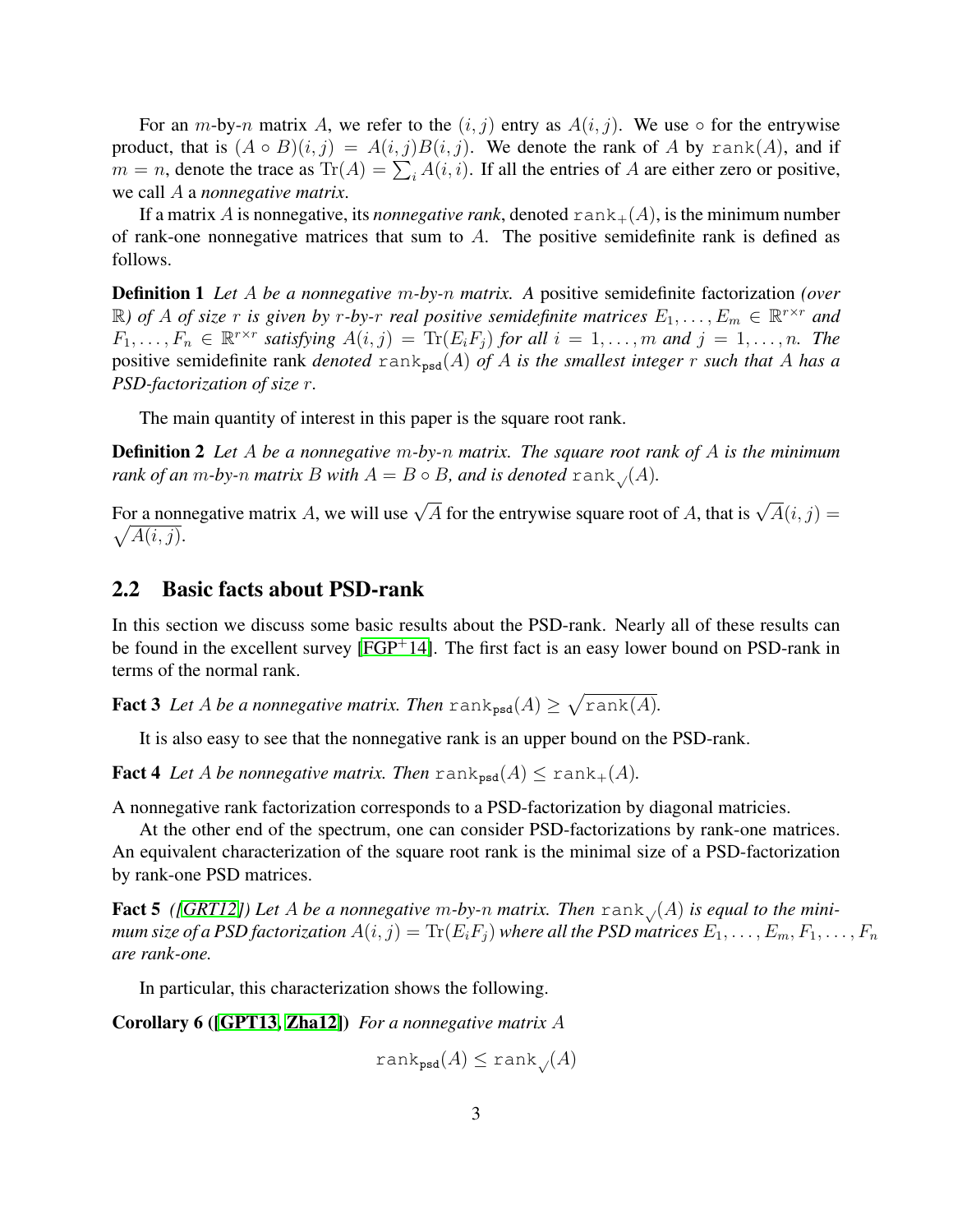It can sometimes be difficult to see how to use the power of positive semidefinite factorizations to show upper bounds on the PSD-rank. For this reason, many upper bounds on PSD-rank simply use [Fact 6.](#page-2-0) This upper bound can also be tight in a nontrivial way.

An example of this can be seen with the inner product matrix. This matrix has been extensively studied in communication complexity and is defined as  $IP_n(x, y) = \sum_{i=1}^n x_i y_i \text{ mod } 2$ for  $x, y \in \{0, 1\}^n$ . Letting  $N = 2^n$  be the size of the matrix  $IP_n$ , Lee et al. [\[LWd14\]](#page-9-7) prove that rank<sub>√</sub>( $IP_n$ )  $\leq 2\sqrt{N}$ . Note that  $IP_n$  is full-rank, thus according to [Fact 3](#page-2-1) it holds that rank<sub>psd</sub>(IP<sub>n</sub>)  $\geq \sqrt{N}$ , which implies that the upper bound given by [Fact 6](#page-2-0) is tight in this case rank<sub>psd</sub>( $i_{n}$ )  $\geq$   $\sqrt{n}$ , which implies that the upper bound given by Fact 6 is tight in this case<br>up to a small constant factor. Note that  $\sqrt{IP_n} = IP_n$  and thus has high rank—the construction crucially uses the freedom of toggling the sign of each entry.

The usual rank of a matrix  $\vec{A}$  is equal to the minimal number of rank-one matrices that sum to A. There is no known analogous "decomposition" formulation for the PSD-rank. The following lemma, however, does give an approximate characterization of PSD-rank in terms of a decomposition of matrices with rank-one PSD factorizations. We first learned of this lemma from Ronald de Wolf [\[Wol12\]](#page-9-8).

<span id="page-3-0"></span>Lemma 7 *Suppose that the PSD-rank of* A *is* d*. Then there is a decomposition*

$$
A = \sum_{i=1}^{d^2} N_i \circ N_i
$$

where each  $N_i$  is of rank at most  $d$ .

**Proof:** Suppose  $E_x$  and  $F_y$  is an optimum PSD-factorization for A, i.e.,  $A(x, y) = \text{Tr}(E_x F_y)$ and  $E_x$ ,  $F_y$  are d-by-d PSD matrices. For each x and y, let  $E_x = \sum_{k_1=1}^d |\alpha_x^{k_1}\rangle \langle \alpha_x^{k_1}|$  and  $F_y =$  $\sum_{k_2=1}^d |\beta_y^{k_2}\rangle\langle \beta_y^{k_2}|$  be spectral decompositions of  $E_x$  and  $F_y$ . Then

$$
A(x,y) = \sum_{k_1,k_2=1}^d |\langle \alpha_x^{k_1} | \beta_y^{k_2} \rangle|^2.
$$

For each  $k_1$  and  $k_2$ , define a matrix  $A_{k_1,k_2}$  by setting the entries as  $A_{k_1,k_2}(x,y) = \langle \alpha_x^{k_1} | \beta_y^{k_2} \rangle$ . Then its rank is at most d and  $A = \sum_{k_1, k_2=1}^d A_{k_1, k_2} \circ A_{k_1, k_2}$ .  $\Box$ 

# 3 Square root rank of the correlation polytope

In this section we prove that the square root rank of the correlation polytope  $COR_n$  is at least  $3^{n/3-1}$ . Our approach uses an algebraic method to lower bound the rank of certain matrices based on the roots of their characteristic polynomials.

For a univariate polynomial  $q(x)$  with real coefficients, a familiar theorem states that the multiplicity of  $a + bi$  and  $a - bi$  as roots of q is the same. The key to our lower bounds will be the following generalization of this to subfields of the real numbers. A similar statement can be found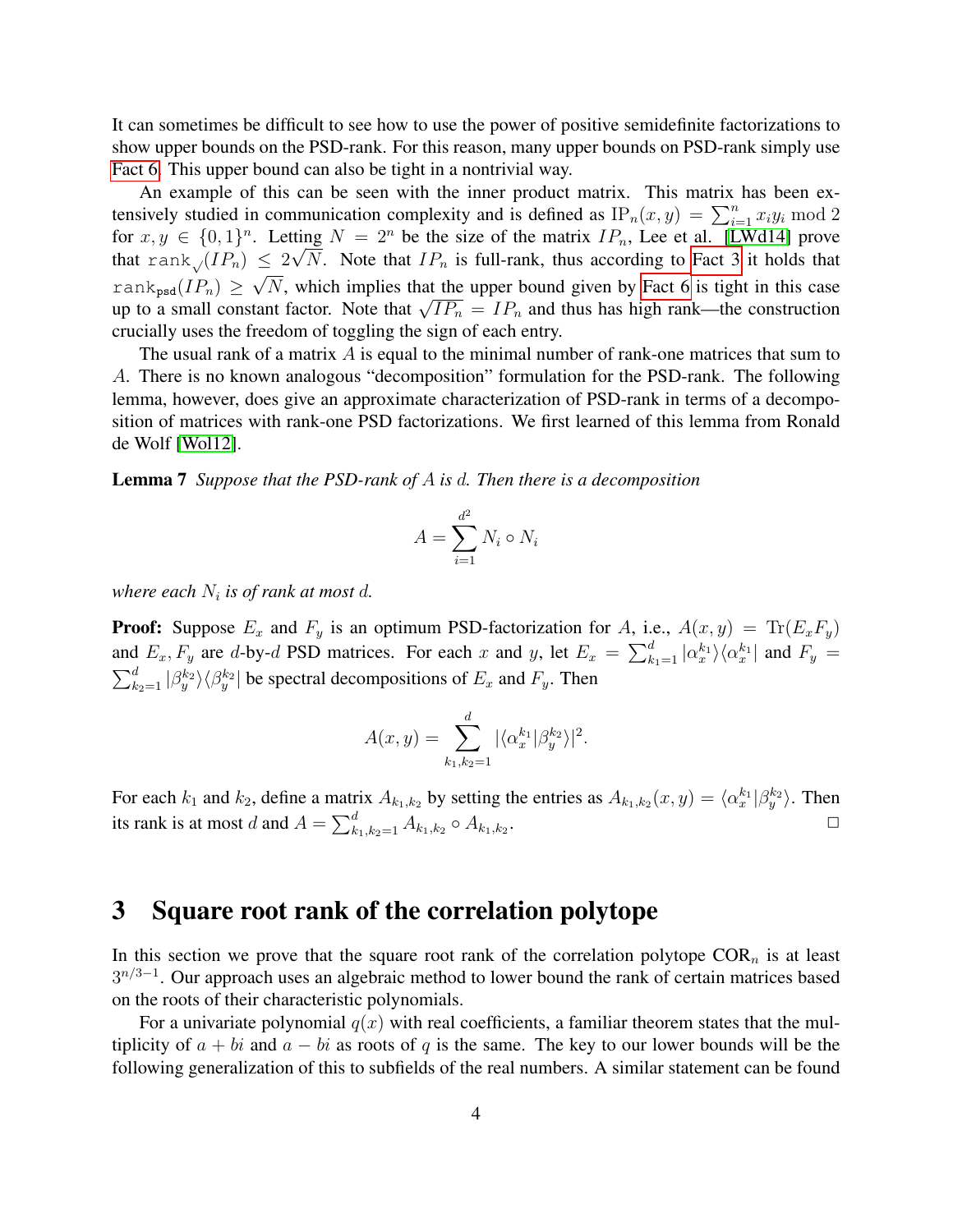<span id="page-4-0"></span>in any textbook on Galois theory, see for example Lemma 5.6 of [\[Ste04\]](#page-9-9). We include a proof for completeness.

**Theorem 8** *Let*  $\mathbb F$  *be a subfield of the real numbers and* p *a prime such that*  $\sqrt{p} \notin \mathbb F$ *. Then for any* **univariate polynomial**  $q(x)$  *with coefficients in* **F** *the multiplicity of* √ $\bar{p}$  *and*  $-\sqrt{p}$  *as roots of* q *is the same.*

**Proof:** Let  $m(x) = x^2 - p$ . We first see that m divides any polynomial that has a root at  $\sqrt{p}$ . Let h be a polynomial with coefficients in F and a root at  $\sqrt{p}$ . By the division algorithm  $h =$  $mg + r$  where r is a polynomial with coefficients in F that is either the constant zero function or a  $m\ddot{g} + r$  where r is a polynomial with coefficients in  $\ddot{F}$  that is efficient the constant zero function of a polynomial of degree at most 1. If  $h(\sqrt{p}) = 0$  then r must be the zero function, since no nonzero polynomial of degree at most 1 polynomial can have a root at  $\sqrt{p}$ , as  $\sqrt{p} \notin \mathbb{F}$ . The same argument holds for a polynomial with a root at  $-\sqrt{p}$ .

Now let k be the largest power of m that divides q, that is such that  $q = m^k h$  for some polynomial h with coefficients in  $\mathbb F$  and  $m^{k+1}$  does not divide q in  $\mathbb F$ . By definition, m does potynomian *n* with coefficients in  $\mathbb{F}$  and *n* does not divide q in  $\mathbb{F}$ . By definition, *m* does not divide *h*, thus *h* cannot have a root at  $\sqrt{p}$  or  $-\sqrt{p}$ . This shows that the multiplicity of both  $\sqrt{p}$ ,  $-\sqrt{p}$  as roots of q is k, and is the same.  $\sqrt{p}$  as roots of q is k, and is the same.  $\Box$ 

<span id="page-4-1"></span>We can use [Theorem 8](#page-4-0) to show a lower bound on the rank of certain matrices in the following way.

**Theorem 9** Let  $\mathbb F$  be a subfield of the real numbers and p a prime such that  $\sqrt{p} \notin \mathbb F$ . Let  $A \in$ **F**<sup>*NxN*</sup>. *Then* rank $(\sqrt{p}I + A) \geq \left\lceil \frac{N}{2} \right\rceil$ .

**Proof:** We will show that the nullity of  $\sqrt{p}I + A$  is at most  $\frac{N}{2}$  $\frac{N}{2}$ . The theorem then follows from the rank-nullity theorem.

A vector v is in the nullspace of  $\sqrt{p}I + A$  if and only if  $Av = -\sqrt{p}v$ , meaning that v is A vector v is in the nullispace of  $\sqrt{p_1 + A}$  if and only if  $Av = -\sqrt{p_2}$ , including that v is<br>an eigenvector of A with eigenvalue  $-\sqrt{p}$ . Thus the nullity of  $\sqrt{p_1 + A}$  is equal to the geometric multiplicity of  $-\sqrt{p}$  as an eigenvalue of A. The geometric multiplicity of  $-\sqrt{p}$  is in turn at most the algebraic multiplicity of  $-\sqrt{p}$  as a root of the characteristic polynomial  $q(x) = \det(xI - A)$  of A. The characteristic polynomial  $q(x)$  has all coefficients in F as all entries of A are in F. Moreover,  $q(x)$  is a polynomial of degree at most N and so has at most N roots. Applying [Theorem 8,](#page-4-0) we see that the multiplicity of  $-\sqrt{p}$  can be at most  $\frac{N}{2}$  $\frac{N}{2}$  as it occurs with the same multiplicity as  $\sqrt{p}$ .  $\Box$ 

### 3.1 Application to the correlation polytope

A great insight of  $[FMP<sup>+</sup>12]$  $[FMP<sup>+</sup>12]$  is to identify a concrete hard submatrix of the slack matrix of the correlation polytope. The submatrix of the slack matrix of COR<sub>n</sub> they consider is  $B_n(x, y) =$  $(x^T y-1)^2$  for  $x, y \in \{0,1\}^n$ . This matrix is an instance of *unique disjointness*—an entry is 1 when strings are disjoint, and 0 when strings have a unique intersection. Results from communication complexity [\[Raz92,](#page-9-10) [Wol00\]](#page-9-11) show that this matrix has exponential nonnegative rank, giving the desired lower bound on linear extended formulation size.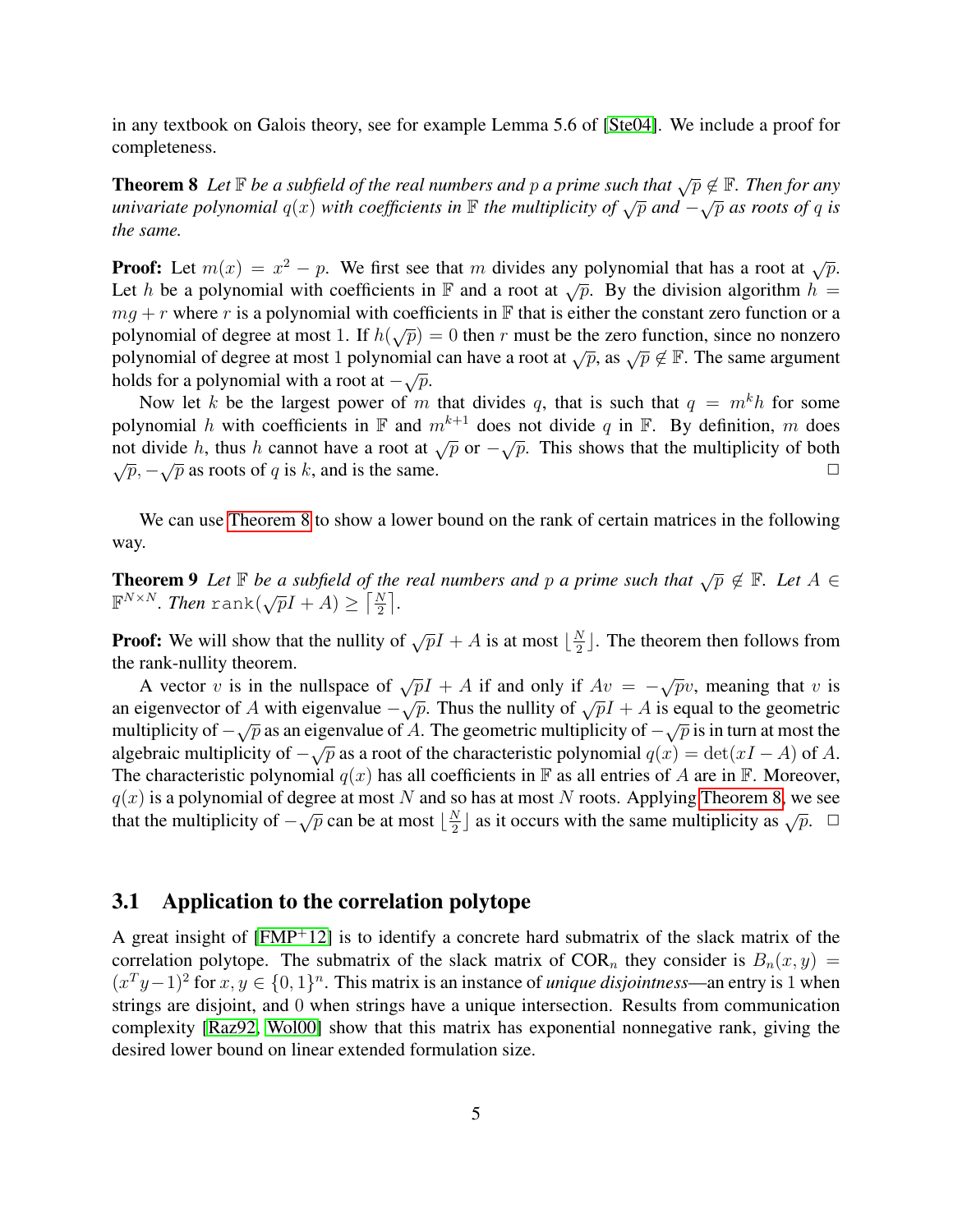For PSD-rank, however, this matrix is not a suitable candidate as  $A_n = [x^T y - 1]_{x,y \in \{0,1\}^n}$ satisfies  $A_n \circ A_n = B_n$  and has rank at most  $n + 1$ .

We will instead consider the  $2^n$ -by- $2^n$  matrix  $M_n$  defined as  $M_n(x, y) = (x^T y - 1)(x^T y - 2)$ for  $x, y \in \{0, 1\}^n$ , proposed as a candidate to have large PSD-rank by one of the authors [\[Lee12\]](#page-9-12). This matrix still enjoys the unique disjointness property, but is no longer obviously the entrywise square of a low rank matrix. We show that in fact the square root rank of  $M_n$  is exponential. First, let us verify that it is a submatrix of the slack matrix of the correlation polytope.

**Lemma 10** The  $2^n$ -by- $2^n$  matrix  $M_n = [(x^T y - 1)(x^T y - 2)]_{x,y \in \{0,1\}^n}$  is a submatrix of the slack *matrix of the correlation polytope COR*n*.*

**Proof:** For strings  $x, y \in \{0, 1\}^n$  note that  $\text{Tr}(xx^Tyy^T) = (x^T y)^2$ , and  $\text{Tr}(\text{diag}(x)yy^T) = x^T y$ , where diag(x) is the diagonal matrix whose diagonal is x. The polynomial  $(z - 1)(z - 2) =$  $z^2 - 3z + 2$  is nonnegative on integers z, thus for any  $x \in \{0, 1\}^n$ , vertex  $yy^T$  of the correlation polytope satisfies the linear inequality

<span id="page-5-3"></span><span id="page-5-0"></span>
$$
(xTy - 1)(xTy - 2) = \text{Tr}((xxT - 3\text{diag}(x))yyT) + 2 \ge 0.
$$
 (1)

<span id="page-5-1"></span>.

The entry  $M_n(x, y)$  for  $x, y \in \{0, 1\}^n$  is thus the slack of the vertex  $yy^T$  with the inequality [Equation \(1\)](#page-5-0) corresponding to x.  $\Box$ 

For the lower bound on square root rank, we will actually work with a submatrix of  $M_n$ . It is this matrix that we will focus on for the remainder of the paper.

Definition 11 *Fix* n *and let* p *be the prime closest to* n/2 *(in case of a tie, pick the smaller one). Define the matrix*  $P_n$  *to be the submatrix of*  $M_n$  *restricted to strings of Hamming weight*  $p + 1$ *.* 

Note that the size of  $P_n$  is  $\binom{n}{p+1}$ . By Bertand's Postulate (less well known as the Bertrand-Chebyshev theorem), for any integer  $m > 1$ , there is always at least one prime number q such that  $m < q < 2m$ . Choosing  $m = \lfloor n/3 - 1 \rfloor$ , then there exists a prime number in the interval  $(\lceil n/3 \rceil - 1, 2 \cdot \lceil n/3 \rceil - 2)$ . This shows that the size of  $P_n$  is at least  $\binom{n}{\lceil n/2 \rceil}$  $\binom{n}{\lceil n/3 \rceil}$ .

<span id="page-5-2"></span>**Theorem 12** Let *n* be a positive integer and let N be the size of  $P_n$ . Then

$$
\text{rank}_{\sqrt{P_n}} \ge \left\lceil \frac{N}{2} \right\rceil
$$

*In particular,* rank $\sqrt{(P_n)} \geq 3^{n/3-1}$ .

**Proof:** Let B be a matrix such that  $B \circ B = P_n$ . We will lower bound the rank of B.

Note that all diagonal entries of  $P_n$  are equal to  $p(p-1)$ . Thus all diagonal entries of B are  $\pm \sqrt{p(p-1)}$ . Further, all off diagonal entries of  $P_n$  are of the form  $s(s-1)$ , where s is an integer strictly smaller than  $p$ .

By multiplying B on the left by a diagonal matrix D whose diagonal entries are  $\pm \frac{1}{\sqrt{p-1}}$  we can obtain a matrix  $C = DB$  with the same rank as B and whose diagonal entries are all  $\sqrt{p}$ . Further, all off diagonal entries of C are strictly less than  $\sqrt{p}$ .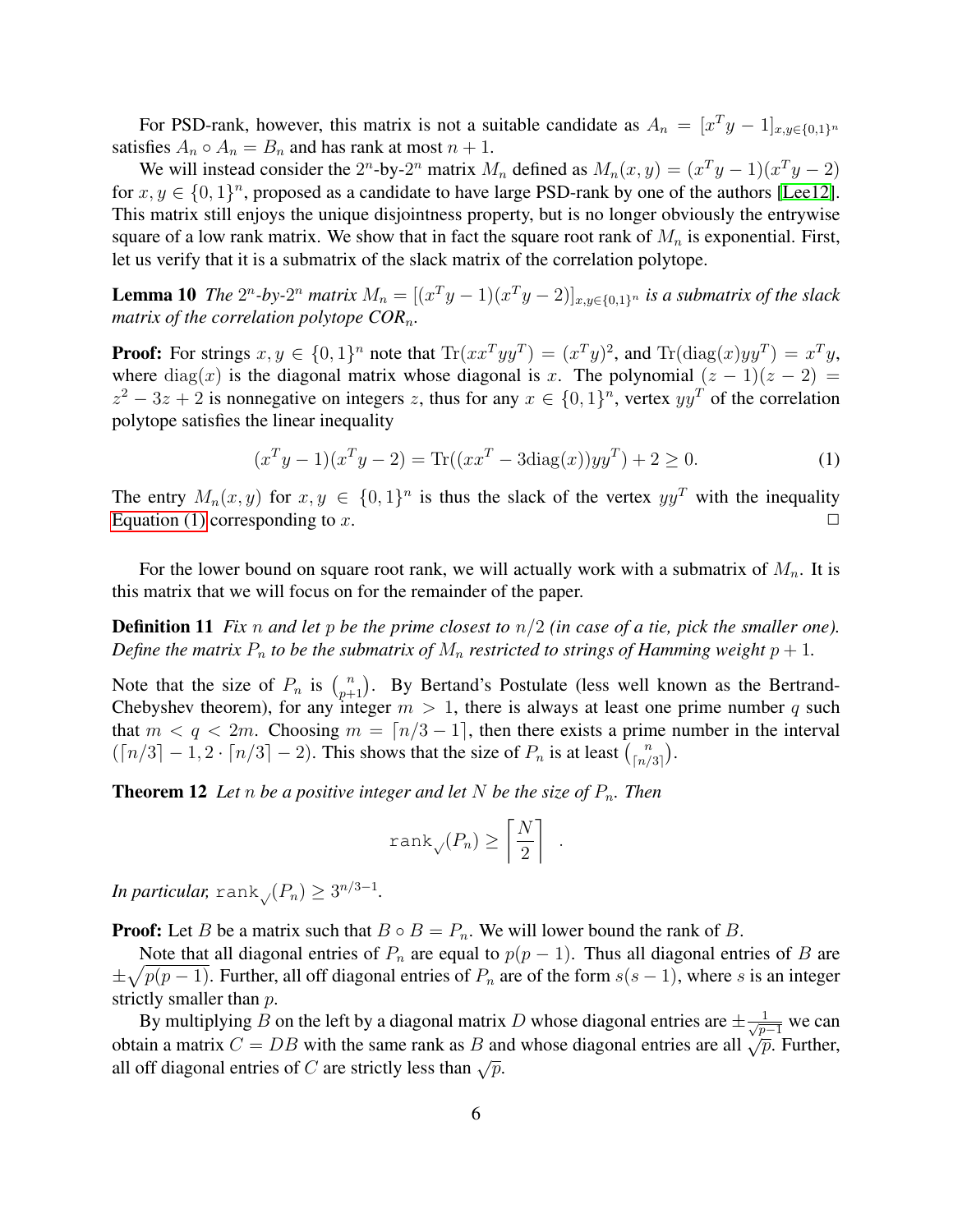Let  $p_1, \ldots, p_t$  be an enumeration of all the primes strictly less than p, and let  $\mathbb{F} = \mathbb{Q}(\sqrt{p_1}, \ldots, \sqrt{p_t})$ . Note that  $\sqrt{p} \notin \mathbb{F}$  (see exercise 6.15 of [\[Ste04\]](#page-9-9)). On the other hand, all off diagonal entries of C are in F. Thus  $C = \sqrt{pI} + A$  for a matrix A with all entries in F. Applying [Theorem 8](#page-4-0) we find that the rank of C is at least  $\left\lceil \frac{N}{2} \right\rceil$ .  $\Box$ 

## 4 An extension to more general decompositions

We have now shown a lower bound on the square root rank of  $P_n$ . In this section we see that this lower bound can be leveraged into bounds on more general kinds of PSD factorizations. We will look at decompositions of the form

<span id="page-6-0"></span>
$$
M = \sum_{j=1}^{d^2} N_j \circ N_j \tag{2}
$$

Let k be the maximum rank of  $N_i$  over  $j \in [d^2]$  in such a decomposition. If we can show that  $kd^2 > r$  for any decomposition as in [\(2\)](#page-6-0) then by [Lemma 7](#page-3-0) this would mean the PSD-rank of M is at least  $r^{1/3}$ .

We are able to do this provided certain restrictions are put on the matrices  $N_i$ . Namely, we can show the following.

**Theorem 13** Let  $P_n$  be as in [Definition 11](#page-5-1) and consider a decomposition of the form

<span id="page-6-1"></span>
$$
P_n = \sum_{j=1}^{d^2} (B_j \circ \sqrt{P_n}) \circ (B_j \circ \sqrt{P_n}),
$$

*where each matrix*  $B_j$  *has rational entries. Let*  $k$  *the maximum of*  $\texttt{rank}(B_j \circ \texttt{rank}(B_j))$ √  $\overline{P_n}$ ) over  $j \in [d^2]$ . *Then*  $kd^2 \geq \frac{1}{2}$  $\frac{1}{2} \left( \left\lceil \frac{n}{3} \right\rceil \right)$ .

For the proof of the theorem we will use the following lemma. We delay the proof of this lemma until after the proof of the theorem.

**Lemma 14** *For any positive integer*  $\ell$ , there are matrices with rational entries  $\sigma_1, \ldots, \sigma_\ell$  each of  ${\it size} \ 4^{\lceil \ell/2 \rceil}$  such that for any real numbers  $a_1, \ldots, a_k$ 

<span id="page-6-2"></span>
$$
\left(\sum_j a_j \sigma_j\right)\left(\sum_j a_j \sigma_j\right) = \left(\sum_j a_j^2\right) I_{4\lceil\ell/2\rceil} .
$$

**Proof of [Theorem 13](#page-6-1)** Let k be as in the theorem, and for simplicity assume that d is even—the case where d is odd can be verified in the same way. Let N be the size of  $P_n$ . Let  $\sigma_1, \ldots, \sigma_{d^2}$  be matrices defined in [Lemma 14](#page-6-2) each of size  $2^{d^2}$ .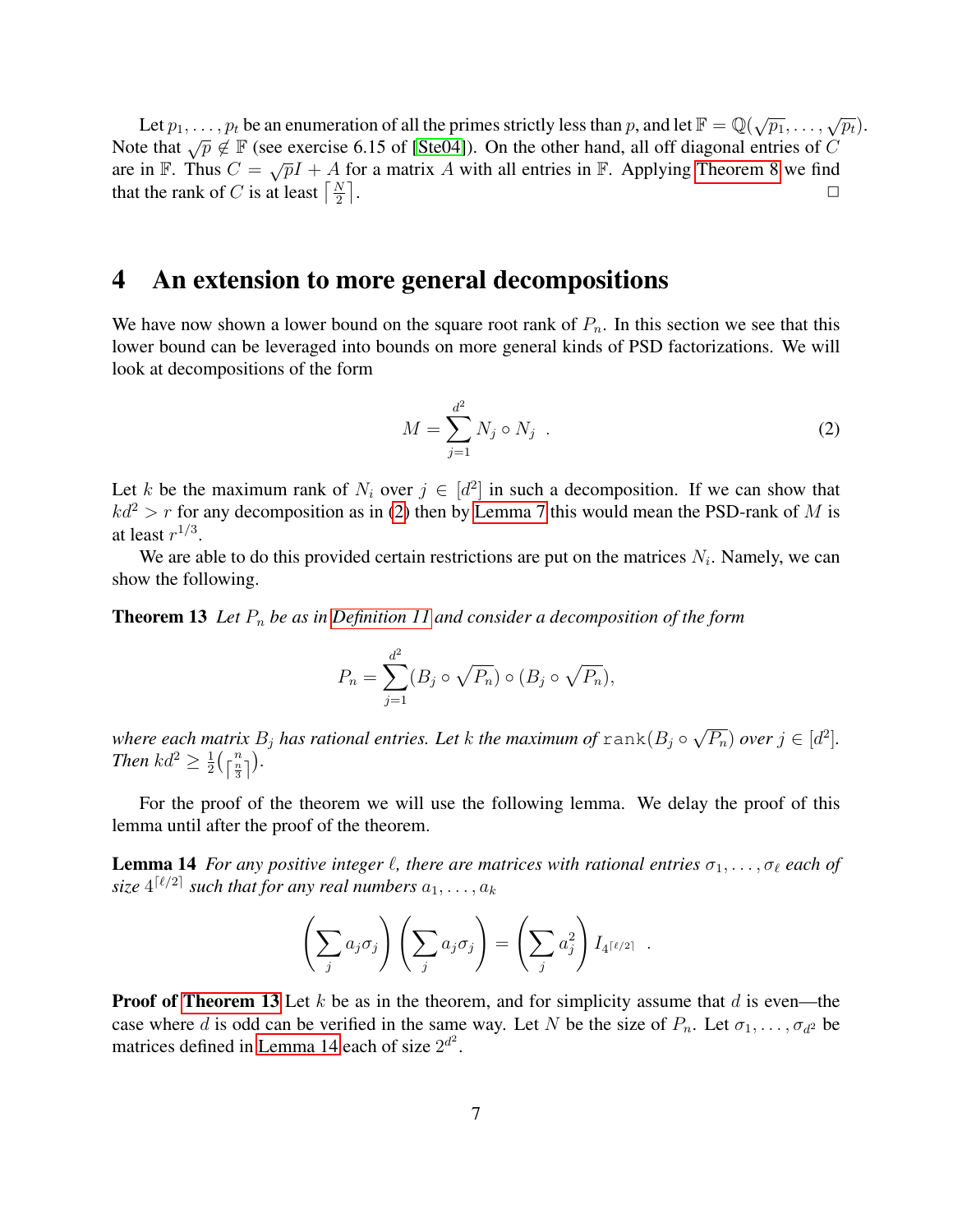For each  $j \in [d^2]$ , we form a new matrix  $A_j = (B_j \circ \mathbb{R})$ √  $\overline{P_n}$ )  $\otimes \sigma_j$ . This matrix has size  $N2^{d^2}$ . Further we let

$$
C = \sum_{j=1}^{d^2} A_j.
$$

Since each  $B_j \circ$ √  $\overline{P_n}$  is of rank at most k, it follows that the rank of C will be at most  $kd^2 \cdot 2^{d^2}$ .

We now lower bound the rank of  $C$ . To do this we first define a block diagonal matrix  $D$  of size  $N2^{d^2}$  with blocks of size  $2^{d^2}$ . The i<sup>th</sup> diagonal block is defined as  $\frac{1}{\sqrt{n}}$  $\frac{1}{p-1}\sum_j B_j(i,i)\sigma_j$ . By [Lemma 14](#page-6-2)

$$
\left(\sum_j B_j(i,i)\sigma_j\right)\left(\sum_j B_j(i,i)\sigma_j\right) = I_{2^{d^2}}
$$

holds for every  $i \in [N]$ , thus the matrix D has full rank and DC will have the same rank as C. We will actually lower bound the rank of DC.

We claim that the diagonal blocks of DC are  $\sqrt{p} \cdot I_{2^{d^2}}$ . Again by [Lemma 14,](#page-6-2) the  $i^{th}$  diagonal block of DC will be

$$
\left(\frac{1}{\sqrt{p-1}}\sum_{j} B_j(i,i)\sigma_j\right)\left(\sum_{j} B_j(i,i)\sqrt{P_n(i,i)}\sigma_j\right) = \sum_{j} B_j(i,i)^2 \sqrt{\frac{P_n(i,i)}{p-1}} I_{2^{d^2}}
$$

$$
= \sqrt{p}I_{2^{d^2}}.
$$

Now consider entries in the off diagonal blocks of DC. As before let  $p_1, \ldots, p_t$  be an enumeration of the primes strictly less than p and set  $\mathbb{F} = \mathbb{Q}(\sqrt{p_1}, \dots, \sqrt{p_t})$ . As the  $B_j$  and  $\sigma_j$  matrices are rational, the off diagonal blocks of each  $A_i$  have entries in  $\mathbb F$ . Further, D is a matrix with entries in F, thus the off diagonal blocks of DC are also in F. As  $\sqrt{p}$  ∉ F we can again apply [Theorem 9](#page-4-1) to conclude  $\text{rank}(C) \geq \frac{1}{2}N2^{d^2}.$  This implies  $kd^2 \geq \frac{N}{2}$  $\frac{N}{2}$ , which gives the theorem.  $\Box$ 

#### Proof of [Lemma 14](#page-6-2) Define

$$
X = \begin{bmatrix} 0 & 0 & 1 & 0 \\ 0 & 0 & 0 & 1 \\ 1 & 0 & 0 & 0 \\ 0 & 1 & 0 & 0 \end{bmatrix}, Y = \begin{bmatrix} 0 & 0 & 0 & 1 \\ 0 & 0 & -1 & 0 \\ 0 & -1 & 0 & 0 \\ 1 & 0 & 0 & 0 \end{bmatrix}, Z = \begin{bmatrix} 1 & 0 & 0 & 0 \\ 0 & 1 & 0 & 0 \\ 0 & 0 & -1 & 0 \\ 0 & 0 & 0 & -1 \end{bmatrix}.
$$

These are real versions of the Pauli matrices. They satisfy  $XY = -YX, XZ = -ZX, YZ =$  $-ZY$  and  $X^2 = Y^2 = Z^2 = I_4$ . Define

$$
\sigma_{2j+1} = Z^{\otimes j} \otimes Y \otimes I_4^{\otimes (\lceil \ell/2 \rceil - j - 1} \sigma_{2j} = Z^{\otimes j} \otimes X \otimes I_4^{\otimes (\lceil \ell/2 \rceil - j - 1} \sigma_{2j} = Z^{\otimes j} \otimes X \otimes I_4^{\otimes (\lceil \ell/2 \rceil - j - 1} \sigma_{2j} = Z^{\otimes j} \otimes X \otimes I_4^{\otimes (\lceil \ell/2 \rceil - j - 1} \sigma_{2j} = Z^{\otimes j} \otimes X \otimes I_4^{\otimes (\lceil \ell/2 \rceil - j - 1} \sigma_{2j} = Z^{\otimes j} \otimes X \otimes I_4^{\otimes \lceil \ell/2 \rceil - j - 1} \sigma_{2j} = Z^{\otimes j} \otimes X \otimes I_4^{\otimes \lceil \ell/2 \rceil - j - 1} \sigma_{2j} = Z^{\otimes j} \otimes X \otimes I_4^{\otimes \lceil \ell/2 \rceil - j - 1} \sigma_{2j} = Z^{\otimes j} \otimes X \otimes I_4^{\otimes \lceil \ell/2 \rceil - j - 1} \sigma_{2j} = Z^{\otimes j} \otimes X \otimes I_4^{\otimes \lceil \ell/2 \rceil - j - 1} \sigma_{2j} = Z^{\otimes j} \otimes X \otimes I_4^{\otimes \lceil \ell/2 \rceil - j - 1} \sigma_{2j} = Z^{\otimes j} \otimes X \otimes I_4^{\otimes \lceil \ell/2 \rceil - j - 1} \sigma_{2j} = Z^{\otimes j} \otimes X \otimes I_4^{\otimes \lceil \ell/2 \rceil - j - 1} \sigma_{2j} = Z^{\otimes j} \otimes X \otimes I_4^{\otimes \lceil \ell/2 \rceil - j - 1} \sigma_{2j} = Z^{\otimes j} \otimes X \otimes I_4^{\otimes \lceil \ell/2 \rceil - j - 1} \sigma_{2j} = Z^{\otimes j} \otimes X \otimes I_4^{\otimes \lceil \ell/2 \rceil - j - 1} \sigma_{2j} = Z^{\otimes j} \otimes X \otimes I_4^{\otimes \lceil \ell/2 \rceil - j - 1} \sigma_{2j} = Z^{\
$$

Any  $\sigma_i$ ,  $\sigma_j$  for  $i \neq j$  anti-commute, while  $\sigma_i^2 = I_{4^{[\ell/2]}}$  which gives the property we need.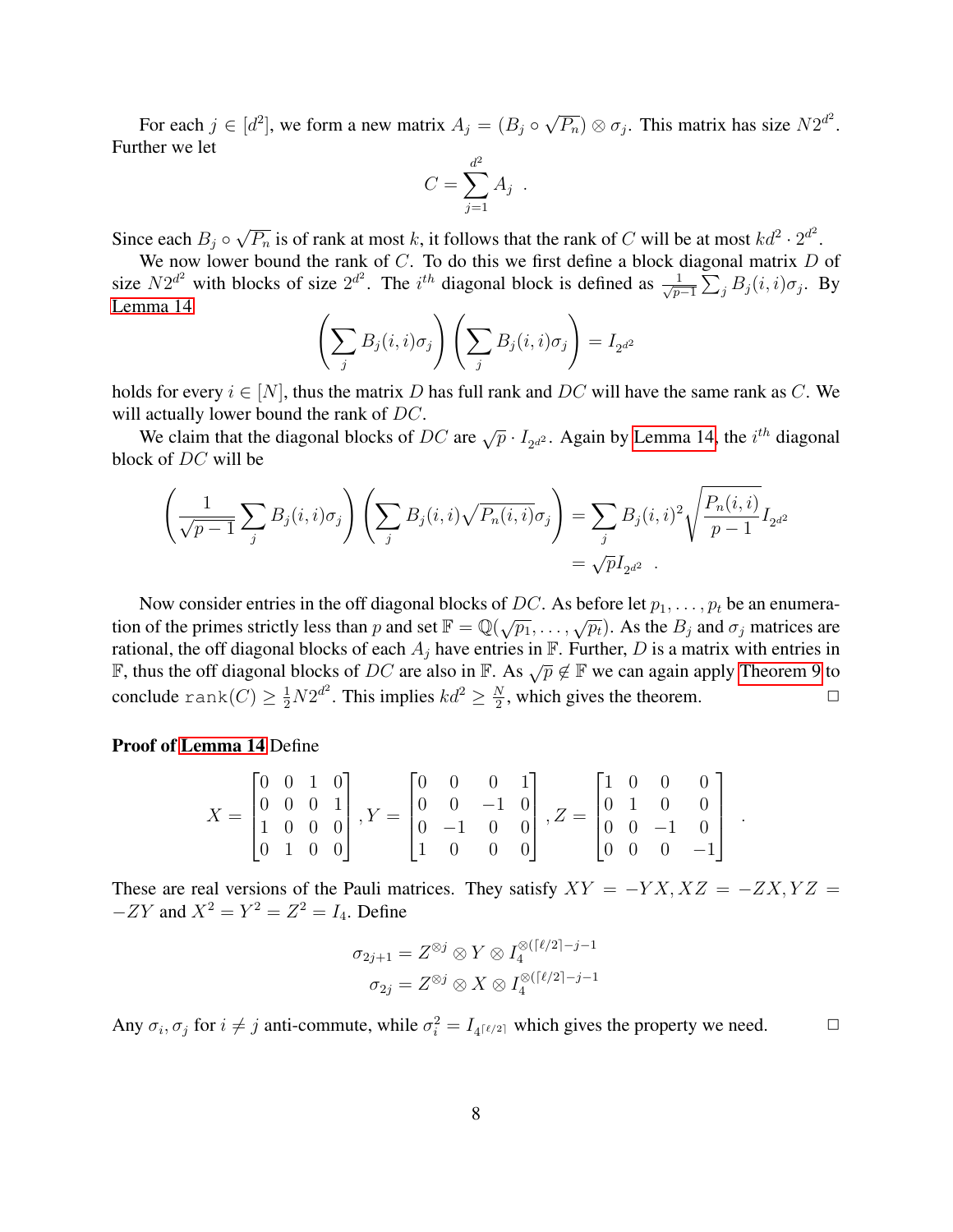## 5 Perspective

There can be an unbounded gap between the square root rank and the PSD-rank of a matrix. Fawzi et al. [\[FGP](#page-8-0)<sup>+</sup>14] gave an example of a family of k-by-k matrices with square root rank k and PSDrank 2. Let  $n_1, \ldots, n_k$  be an increasing sequence of integers such that  $2n_i - 1$  is prime for every  $i \in [k]$ . Define  $Q = [n_i + n_j - 1]_{i,j \in [k]}$ . It can be easily seen that Q has normal rank and PSD-rank 2, yet Fawzi et al. proved that the square root rank is full. This proof was the inspiration for our [Theorem 12.](#page-5-2)

We now give another example of a separation between square root rank and PSD-rank. This example shows the difficulties of generalizing our approach to show lower bounds on the PSD-rank itself. Even decompositions of the form studied in [Theorem 13](#page-6-1) have severe limitations.

Define a matrix indexed by  $x, y \in \{0, 1\}^n$  as  $F_n(x, y) = x^T y (x^T y - 1)$ . This matrix is also a slack matrix of the correlation polytope as can be verified by a very similar proof to [Lemma 10.](#page-5-3) It can also be verified that the proof [Theorem 12](#page-5-2) can be simply modified to show that  $F_n$  has exponential square root rank, and even that the analogue of [Theorem 13](#page-6-1) holds for  $F_n$ .

On the other hand, the PSD-rank of  $F_n$  is *small*. In fact, even the nonnegative rank of  $F_n$  is small.

#### Proposition 15

$$
\operatorname{rank}_+(F_n) \leq \binom{n}{2} \ .
$$

**Proof:** We recursively upper bound the rank of  $F_n$ . The matrix  $F_1$  is the all zero matrix and has nonnegative rank 0. Ordering the rows and columns of  $F_{n+1}$  by lexicographical order of  $x \in \{0,1\}^n$  we can see

$$
F_{n+1} = \begin{bmatrix} F_n & F_n \\ F_n & F_n + D_n \end{bmatrix} ,
$$

where  $D_n = [2x^T y]_{x,y \in \{0,1\}^n}$ . The matrix  $D_n$  has nonnegative rank at most n. Now using rank<sub>+</sub> $(A + B) \le$  rank<sub>+</sub> $(A)$  + rank<sub>+</sub> $(B)$  and rank<sub>+</sub> $(A \otimes B) \le$  rank<sub>+</sub> $(A)$ rank<sub>+</sub> $(B)$  we find rank $_+(F_{n+1}) \le$  rank $_+(F_n) + n$ . Solving the recurrence gives  $\text{rank}_+(F_n) \leq {n \choose 2}$  $\binom{n}{2}$  $\Box$ 

This example shows that, while our bounds can be powerful for the square root rank, this approach is not likely to give exponential lower bounds on the PSD-rank of the correlation polytope. Indeed the techniques used in [\[LSR14\]](#page-9-5) are quite different from those studied here.

Acknowledgments. Troy Lee and Zhaohui Wei are supported by the Singapore National Research Foundation under NRF RF Award No. NRF-NRFF2013-13.

### References

<span id="page-8-0"></span>[FGP<sup>+</sup>14] Hamza Fawzi, Joao Gouveia, Pablo Parrilo, Richard Robinson, and Rekha Thomas. ˜ Positive semidefinite rank. Technical Report arXiv:1407.4095, arXiv, 2014.